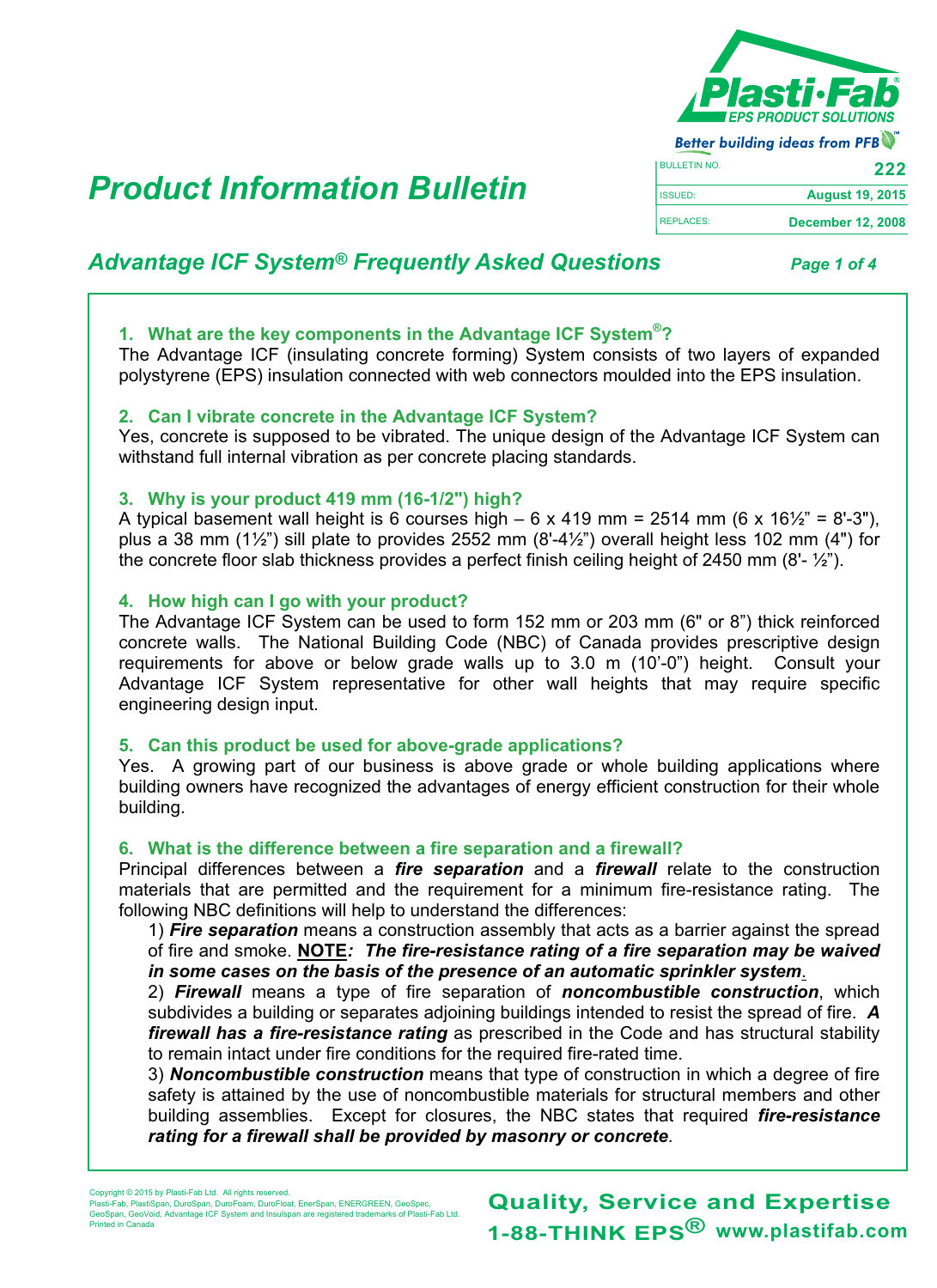

# **7. Can I use the Advantage ICF System for a party wall?**

A *party wall* is defined in the NBC as a wall jointly owned and jointly used by 2 parties under easement agreement or by right in law, and erected at or upon a line separating 2 parcels of land each of which is, or is capable of being, a separate real-estate entity.

- 1) In a building of *residential occupancy* in which there is *no dwelling unit above another dwelling unit*, a party wall on a property line between dwelling units can be constructed as a *fire separation* having a fire-resistance rating not less than a 1 h.
- 2) *Except as noted above* for residential occupancy a party wall on a property line must be constructed as a *firewall*.

# **8. Can you use this to construct firewalls?**

As noted above, the NBC requires that a **firewall** be constructed of *non-combustible construction*. The fire-resistance rating of a wall constructed with the Advantage ICF System is provided by the 152 mm or 203 mm (6" or 8") concrete wall thickness. However, the stay-in-place EPS insulation that forms the outside face of the wall is a combustible material. Therefore, acceptability for use in constructing a firewall must be confirmed with local code authorities at the time of building permit approval.

# **9. What goes inside?**

Concrete with a 100 to 150 mm (4 to 6") slump to provide a minimum 20 MPa (2900 psi) concrete strength reinforced as per design requirements.

# **10. How do you prevent wind from moving the forming system prior to the concrete pour?**

The Advantage ICF System itself is light; therefore, lumber bracing or a reusable metal scaffold is attached to the wall when it is assembled. The Advantage ICF System Installation Manual provides additional details on bracing and scaffolding.

# **11. Does the concrete pressure cause blow outs in your system?**

When a blow out occurs in an ICF block, 99% of the time it is due to installation error. As a rule, it is an easy fix using the method described in the Advantage ICF System installation manual and you lose no time.

# **12. Who can install it?**

Installation of the Advantage ICF System should occur under the direct supervision of either: 1) An experienced ICF installer (complete with references),

- 2) A journeyman carpenter (complete with a valid carpenter's ticket),
- 3) A trained professional in the concrete industry (complete with references), or,
- 4) An Advantage ICF System trained installer.

Contractors with knowledge in framing and concrete applications are the preferred installers. Building construction experience is a prerequisite.

# **13. Is it harmful to the environment?**

The Advantage ICF System incorporates EPS insulation a rigid foam plastic insulation that contains only air within its cellular structure. EPS insulation is inert to a wide range of chemicals and does not contain any CFC's or HCFC's.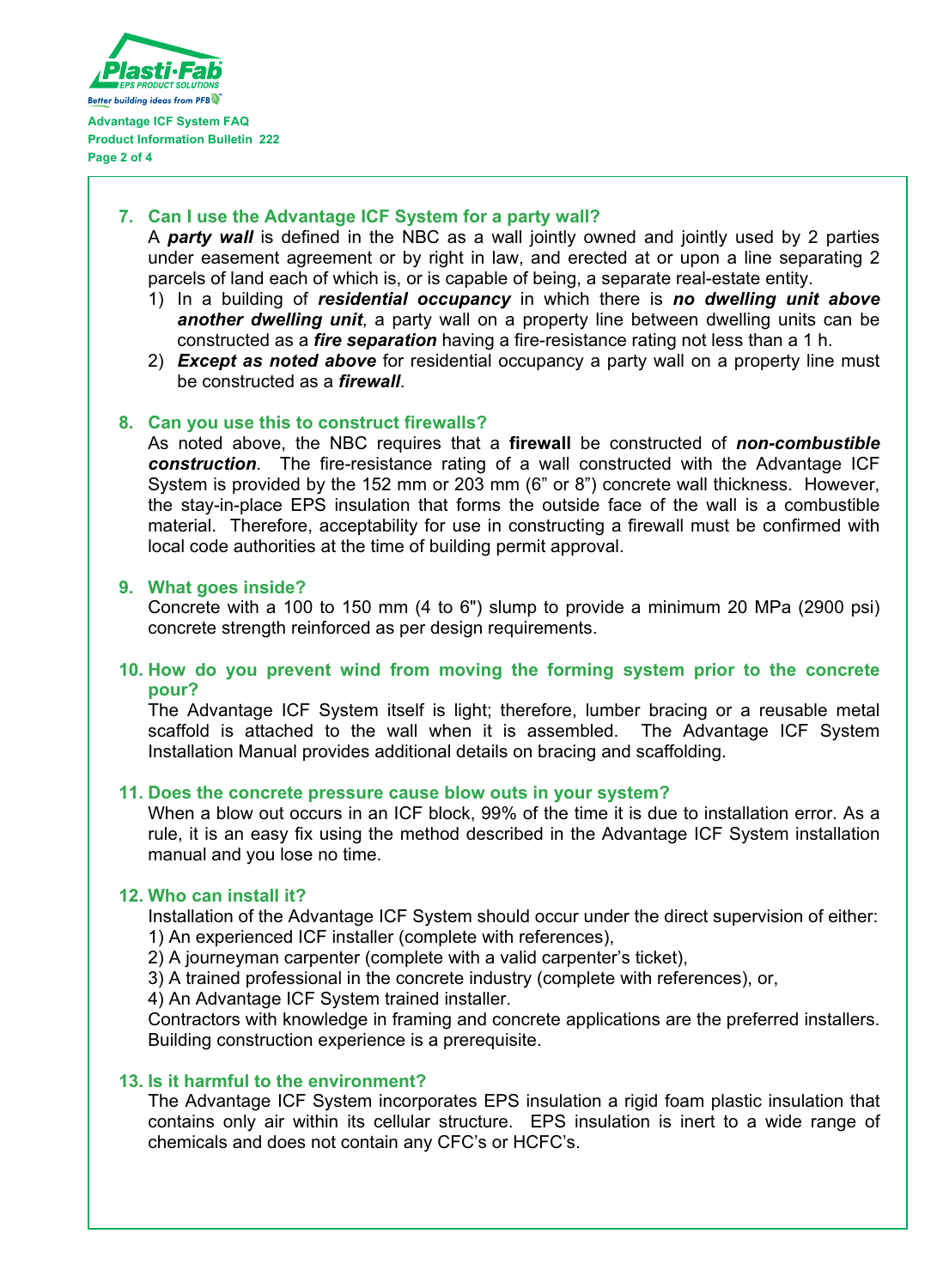

**Page 3 of 4**

#### **14. Can I design any shape?**

Typically, the Advantage ICF System can be cut to provide any shape as long as the structural supports for any projections or bays are designed accordingly.

#### **15. How available is it?**

Plasti-Fab maintains an inventory of Advantage ICF System block. However, in order to ensure prompt delivery to your location we recommend you allow minimum 2 weeks notice for delivery in your construction schedule to ensure prompt delivery. If building during the busy summer construction season additional time should be allowed.

# **16. What about insects or rodents?**

EPS insulation does not provide any nutrient value for insects or animals. However, some kinds of insects and rodents also appreciate the thermal insulation provided by EPS insulation for their nesting places. An effective way to prevent burrowing insects or rodents from penetrating into the foam is to coat vulnerable surfaces with a parging from the top of the foundation wall above grade to 150 to 300 mm (6 to 12") below finish grade. For additional information, see Advantage ICF System PIB 206.

# **17. What types of dampproofing products are recommended?**

Many types of damp proofing products are suitable for use with the Advantage from traditional spray ones (cut-back asphalt) to the various types of wraps. We recommend the dimpled type of membranes as they provide both dampproofing and drainage. For additional information, see Advantage ICF System PIB 205.

#### **18. What about stucco?**

Conventional stuccos are applied by attaching wire straight to our ties with pan-head screws. Acrylic stucco manufactures may require only typical foam preparation and then application directly onto the surface with no stucco wire.

# **19. What about siding?**

- Horizontal joints: strapping between the Advantage web connectors using metal banding may be required if siding joints line up with the Advantage ICF block joints.
- J trim: bucks may have to be modified to allow for certain types.
- Corners: strapping around corners with metal banding may be necessary for certain corner mouldings.

#### **20. What about electrical?**

Openings for standard boxes which are 75 mm (3") deep can be cut into the EPS insulation panels leaving 12.7 mm (1/2") extended beyond the face of EPS panels to accommodate interior gypsum board. Grooving for wires can be done with electrical chain saws.

# **21. What about plumbing?**

The Advantage ICF System is typically used for construction of exterior walls of building. Plumbing is rarely placed in exterior walls, however, if necessary this is done by grooving out the foam as required.